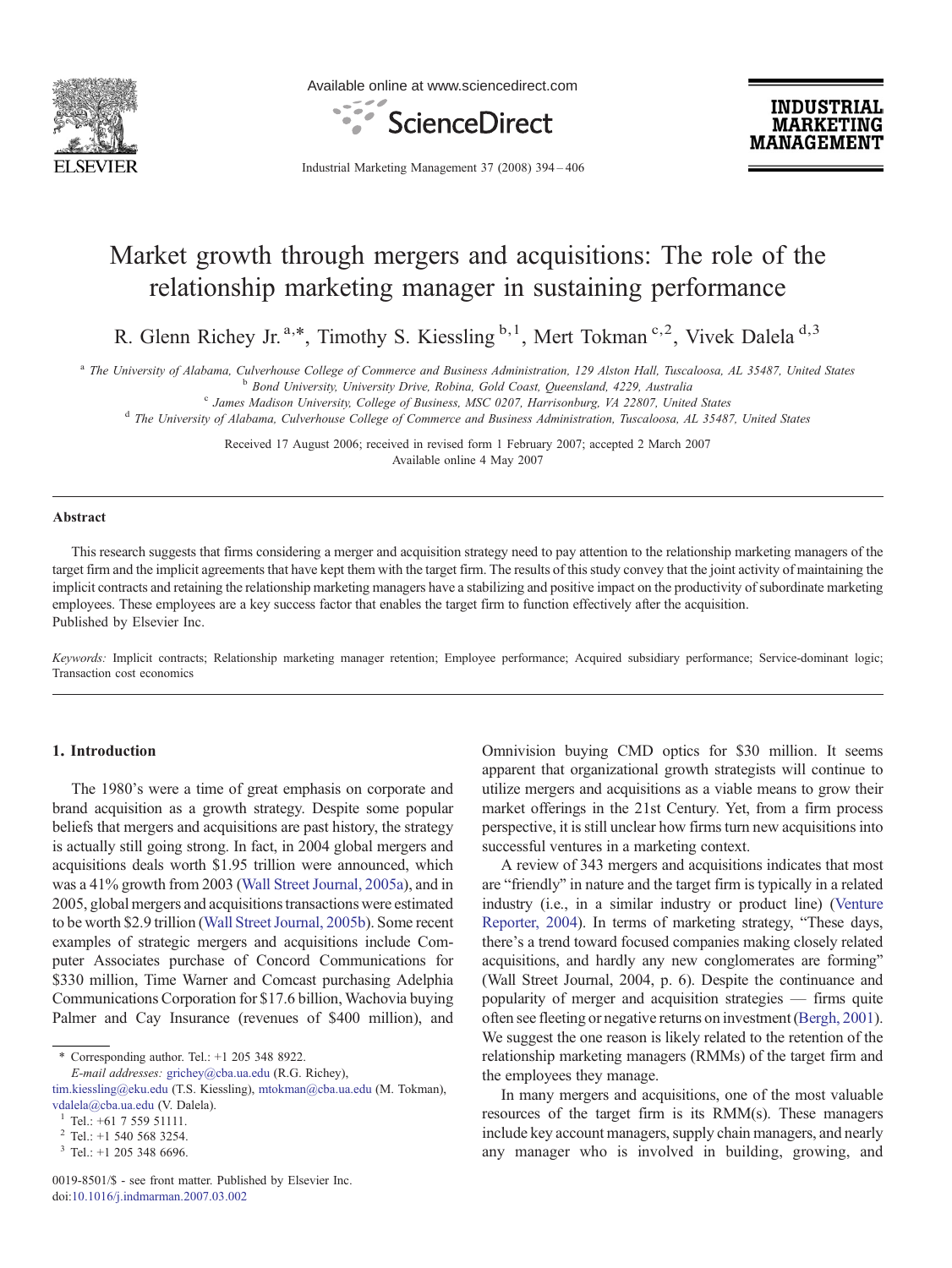maintaining inter-organizational exchange relationships in a marketing environment [\(Seshadri & Mishra, 2004](#page--1-0)). Despite the importance of the RMMs in maintaining post-acquisition interorganizational relationships, much of the existing research on mergers and acquisitions has specifically focused on top management teams rather than those fostering and cementing relationships [\(Hubbard & Purcell, 2001; Adobor, 2004; Bijlsma-](#page--1-0)[Frankema, 2004; Walsh & Kosnik, 1993; Cannella & Hambrick,](#page--1-0) [1993](#page--1-0)). The use of mergers and acquisitions as a market growth strategy suggests that the marketing human resources of the target firm are valuable assets due to the importance of long-term growth through consistency. Suitable efforts need to be made to retain these key managers after the acquisition.

In terms of maintaining relationships with acquired RMMs, the organization's culture, strategy, and dynamics are largely dependant on the RMMs of the acquired organization [\(Cyert &](#page--1-0) [March, 1963; Pfeffer, 1981; Salancik & Pfeffer, 1977\)](#page--1-0) and as such, key managers need to be retained for the continued good performance of a successful target firm [\(Finkelstein &](#page--1-0) [Hambrick, 1996; Koch & McGrath, 1996\)](#page--1-0). In this study we suggest that key success factors such as implicit contract maintenance, RMM retention, and subordinate marketing employee performance impact a firm's post-acquisition performance through an employee mediated relationship.

#### 2. Relationship managers in a marketing context

The inclusion of the employee as a key link in post-acquisition performance can be viewed from a relationship marketing perspective. Relationship marketing (RM) is seen as relationships and network interactions in which two or more parties (supplier, customer, competitor, etc.) create value for each other through joint effort ([Gummesson, 1997](#page--1-0)). RM is part of the developing network paradigm which recognizes that competition occurs increasingly between employees' networks amongst firms ([Thorelli, 1986\)](#page--1-0). These networks are defined by inter-firm interactions of enduring buyer–seller relationships where emphasis is placed on the social and economic interaction of the actors [\(Ford & Håkannsson, 2006\)](#page--1-0). This research's foundation is largely attributed to the work of the Industrial Marketing and Purchasing Group (IMP) [\(Brennan, 2006](#page--1-0)) and has progressed in attempting to explain the interconnectivity of the network through individual relationships ([Håkansson & Snehota, 2000](#page--1-0)).

The properties of RM (ex. trust, honesty, benevolence, reliability, commitment, and diligence) are required as these are knowledge-creating relationships [\(Oliver, 2004\)](#page--1-0). These relationships have exposed the true nature of networks (individual business relationships and networks) [\(Dittrich, Jaspers, van der](#page--1-0) [Valk, & Wynstra, 2006\)](#page--1-0) which now suggest that firms act interdependently [\(Ford & Håkannsson, 2006](#page--1-0)). Overall, RM presents a paradigm shift in marketing thought [\(Gummesson,](#page--1-0) [1997\)](#page--1-0). The marketing thought shift towards relationship marketing is highly apparent in the recently developed Service-Dominant Logic (SDL) [\(Lusch & Vargo, 2006](#page--1-0)). First, SDL is a firm's competence in developing collaborative relationships is a key resource in attaining a sustainable competitive advantage [\(Lusch, Vargo, & O'Brien, in press](#page--1-0)). That is because the ability to build collaborative relationships leads to an improved capability in obtaining tacit information and/or knowledge from its value chain, allowing firms to become more adaptive and flexible in dynamic and complex environments. In this regard, a firm's RMMs play a very important role in building, maintaining, and growing such collaborative relationships. Secondly, SDL calls for co-creation of value between the firm and its value and supply chain partners and suggests that firms gain competitive advantage by engaging supply chain partners in value co-creation initiatives ([Lusch et al., in press\)](#page--1-0). When the partners are integrated into the value-creation process, they develop a sense of ownership in the market offerings of the interconnected firms. This sense of ownership leads to enhanced customer experiences and ultimately to improved customer loyalty. Once again, the firm's RMMs perform a critical function in understanding how business partners uniquely integrate and experience the firm's value offerings. Thirdly, SDL suggests that firms can develop superior market offerings if they adopt collaborative pricing methods that minimize risk for the buyer and allow the firm to share gains with the partner ([Lusch et al., in press\)](#page--1-0). RMMs are an essential part of such collaborative agreements as the firm's agent that understands the risks for the buyer and thus can develop a win–win solution for both parties.

Relationships and collaborative value creation are central to SDL [\(Vargo & Lusch, 2004\)](#page--1-0). The RMMs are a key to supporting the SDL's view of inter-firm co-value creation. A relationship manager's role in the SDL context can be viewed as: (1) building, maintaining, and growing collaborative relationships; (2) understanding how the value chain partners can be integrated into the firm's value-creation processes; (3) developing collaborative agreements as the focal firm's agent in understanding the risks for the buyer and creating a win–win solution for both parties. These three dimensions of relationship marketing activities can be found separately in extant literature — however, SDL is a view that brings together all three dimensions and therefore provides a comprehensive understanding of a relationship manager's role in the marketing context.

### 2.1. Relationship marketing managers in practice

The RMMs within a firm can hold a number of roles, responsibilities, and positions. Although RMMs are boundary spanners, they differ from the simpler classification of boundary spanners as they are heavily involved in managing the complexities of firm to firm relationships that foster a market oriented strategy. Research suggests that frontline personnel may not accurately assess the client's reality ([Paulin, Perrien,](#page--1-0) [Ferguson, Salazar, & Seruya, 1998\)](#page--1-0) and thus RMMs may be needed to guide these personnel. While RMMs are heavily involved in boundary spanning activities, positions like credit managers and compliance officers are boundary spanners, but are not necessarily involved in fostering market based relationships. One such example of fostering long-term relational orientation as a RMM is that of the Key Account Manager (KAM). The KAM maintains numerous key relationships – through strategic relational interactions – between vital partner firms and his/her